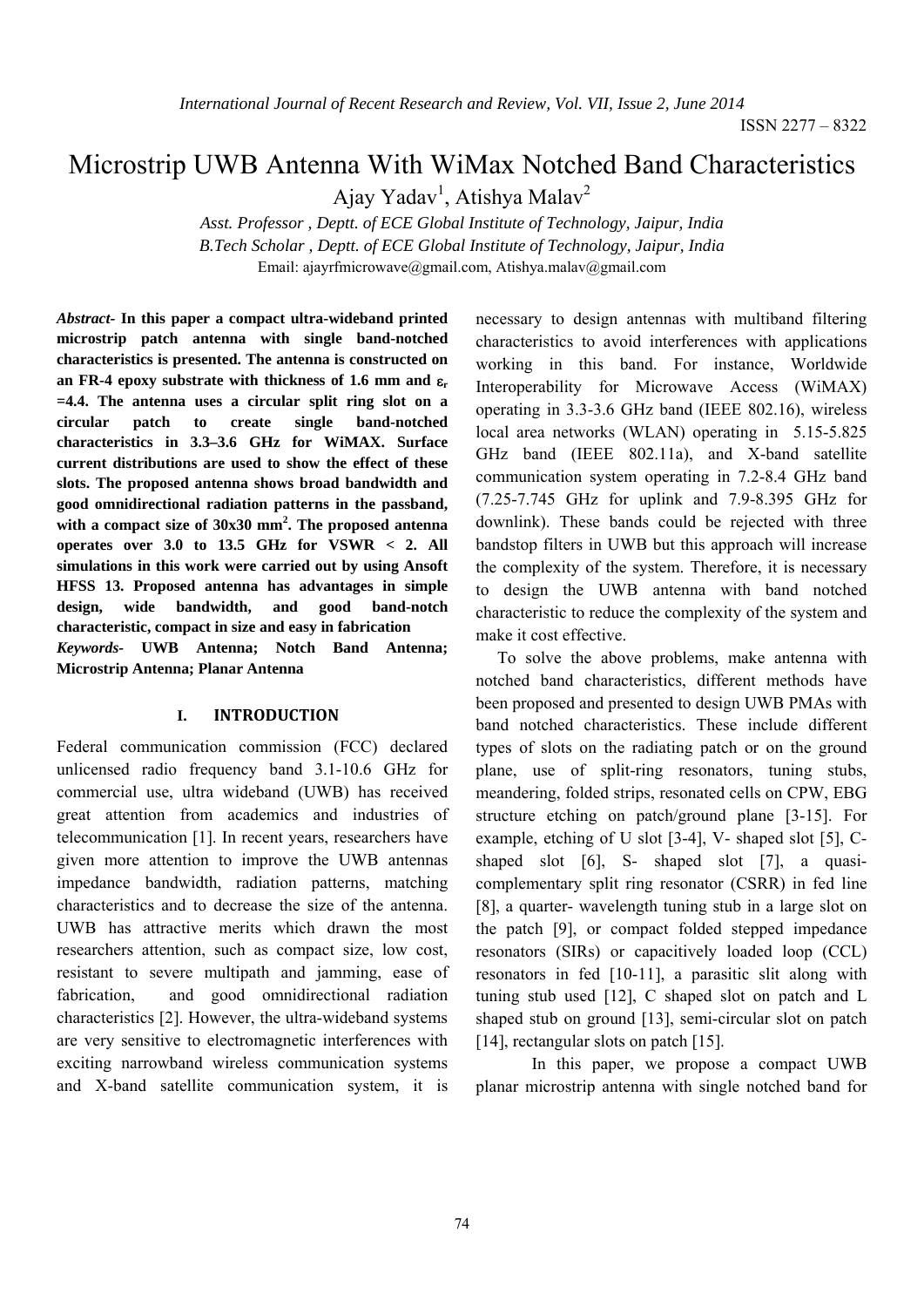3.3-3.6 GHz band (WLAN) using CSRR slot on patch. The complete antenna size is  $30x30$  mm<sup>2</sup>.

## **II. ANTENNA DESIGN AND ANALYSIS**

The geometry and configuration of the proposed antenna optimized with the Ansoft HFSS 13 is shown in Fig. 1(a). This antenna is printed on the FR-4 substrate with thickness of 1.6 mm, relative dielectric constant of  $\varepsilon_r$  = 4.4, and loss tangent of 0.02. The proposed antenna is with microstrip feed line width 2.8 mm to achieve 50- $\Omega$ characteristic impedance. Microstrip has a ground of length 11mm and width 30 mm shown in Fig.1 (b). CSRR (Circular split ring resonator) Slot has outer radius of 5.8 mm and inner radius of 4.9 mm. Proposed antenna has circular patch with radius 8.3 mm to achieve the UWB range without any notch. Optimized dimension of patch along with CSRR and ground has been shown in table I.

CSRR length have been calculated from  $\lambda = (C/f_c\sqrt{(\epsilon_{eff}))}$  to create a notch band at frequency band from 3.3 to 3.6 GHz. Length of proposed circular split ring resonator have been calculated from equations 1 and 2.

| Leq = $2\pi r-S$ | (1) |  |  |
|------------------|-----|--|--|
|------------------|-----|--|--|

 $f_c = (C/2 * Leg * \sqrt{(\epsilon_{eff})})$  (2)





Fig.1. (a) Top view of Proposed Antenna (b) Back view of Proposed Antenna

TableI Optimized dimensions of proposed antenna

| Variables   L   W   Lf   Wf   R1   R2   R3   Lg   Wg        |  |  |  |  |  |
|-------------------------------------------------------------|--|--|--|--|--|
| Unit(mm)   30   30   11.8   2.8   8.3   5.8   4.9   11   30 |  |  |  |  |  |

To achieve the band notch characteristic through proposed antenna for WiMAX band, we first cut a CSRR slot on primary antenna which provides an UWB range. The return loss  $(S_{11}$  in dB) and VSWR due to the primary antenna with circular patch have been presented by Fig.2 and Fig. 3 respectively. From Fig. 2 and Fig. 3, we can see that without slot antenna provides an UWB characteristic. Now to achieve the notch at WiMAX frequency we have used CSRR slot cut on primary antenna, operating in UWB band without any notch. From Fig. 4 and Fig. 5 it can be seen that CSRR slot provides a single notch at frequency band 3.3 – 3.6 GHz. The return loss and VSWR of combined slot on radiating patch have been presented in Fig.4 and Fig.5 respectively.



Fig. 2 Return loss Without CSRR slot



Fig.3 VSWR Without CSRR slot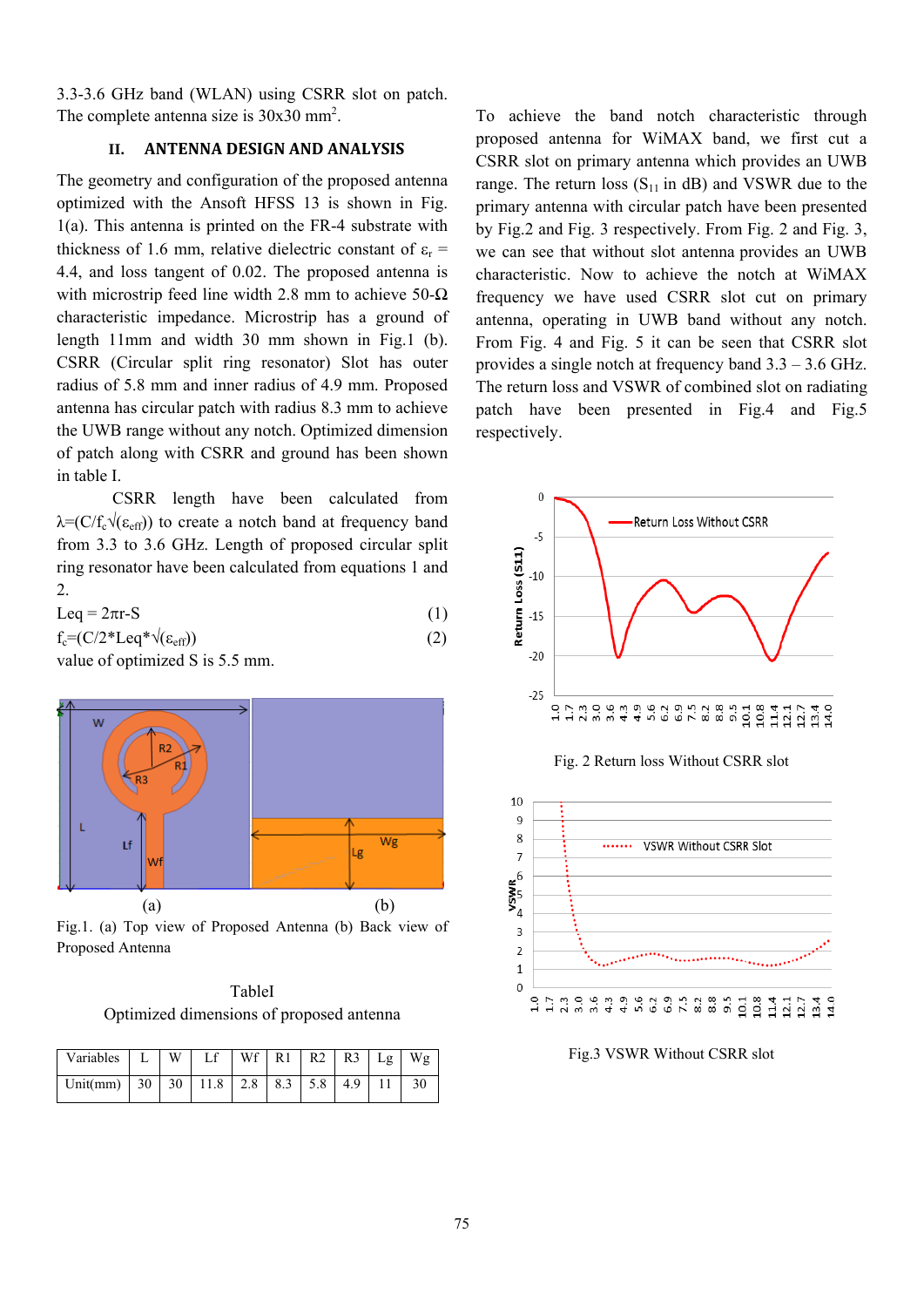

Fig. 4  $S<sub>11</sub>$  With and Without CSRR slot



Fig.5 VSWR With and Without CSRR slot.

From Fig.4 and 5, it can be seen that with the CSRR slot only one notch band have been developed for WiMAX band and all other band passed without any notch. CSRR Slot proposed width is 0.9 mm, which is  $\lambda$  / 4 of wavelength calculated at 3.5 GHz for WiMAX band.

In order to observe the effects of CSRR slot in getting the notched band, the surface current distributions on the radiating patch of the proposed antenna at two different frequencies have been shown in the Fig.6. At a passband frequency of 5.5 GHz i.e. outside the notched band, the distribution of the surface current is uniform as shown in Fig.6. (b). But in Fig. 6 (a), stronger current distributions have been concentrated near the edges of the CSRR slot at the center frequency of the first notched band 3.5 GHz. This clearly shows the positive effects of the slots upon obtaining the band notched characteristics.



Fig. 6. Current density distribution over patch (a) 3.5 GHz, (b) 5.5 GHz.

### **III. RESULT AND DISCUSSION**

Simulated result of proposed antenna has been shown in Fig.7 (a) & (b). The antenna with CSRR quarter wavelength slots successfully exhibits notched band of 3.3 - 3.6 GHz, maintaining broadband performance from 3.1 to 13 GHz (UWB frequency band) with VSWR less than 2. The simulated radiation patterns at 3.5, 4.5, 5.5 and  $7.5$  GHz have been shown in Fig.7. (a) - (d), respectively. At the passband frequencies out of the notched bands (4.5, 5.5, and 7.5 GHz), the antenna displays good omnidirectional radiation patterns in the H-plane and dipole like radiation patterns in E- plane as shown in Fig.7. (a) - (d). Meanwhile, at notched band frequency 3.5GHz the antenna displays distorted and unstable radiation patterns as shown in Fig.7 (a). The calculated peak gain and radiation efficiency of the proposed antenna is shown in Fig.8.